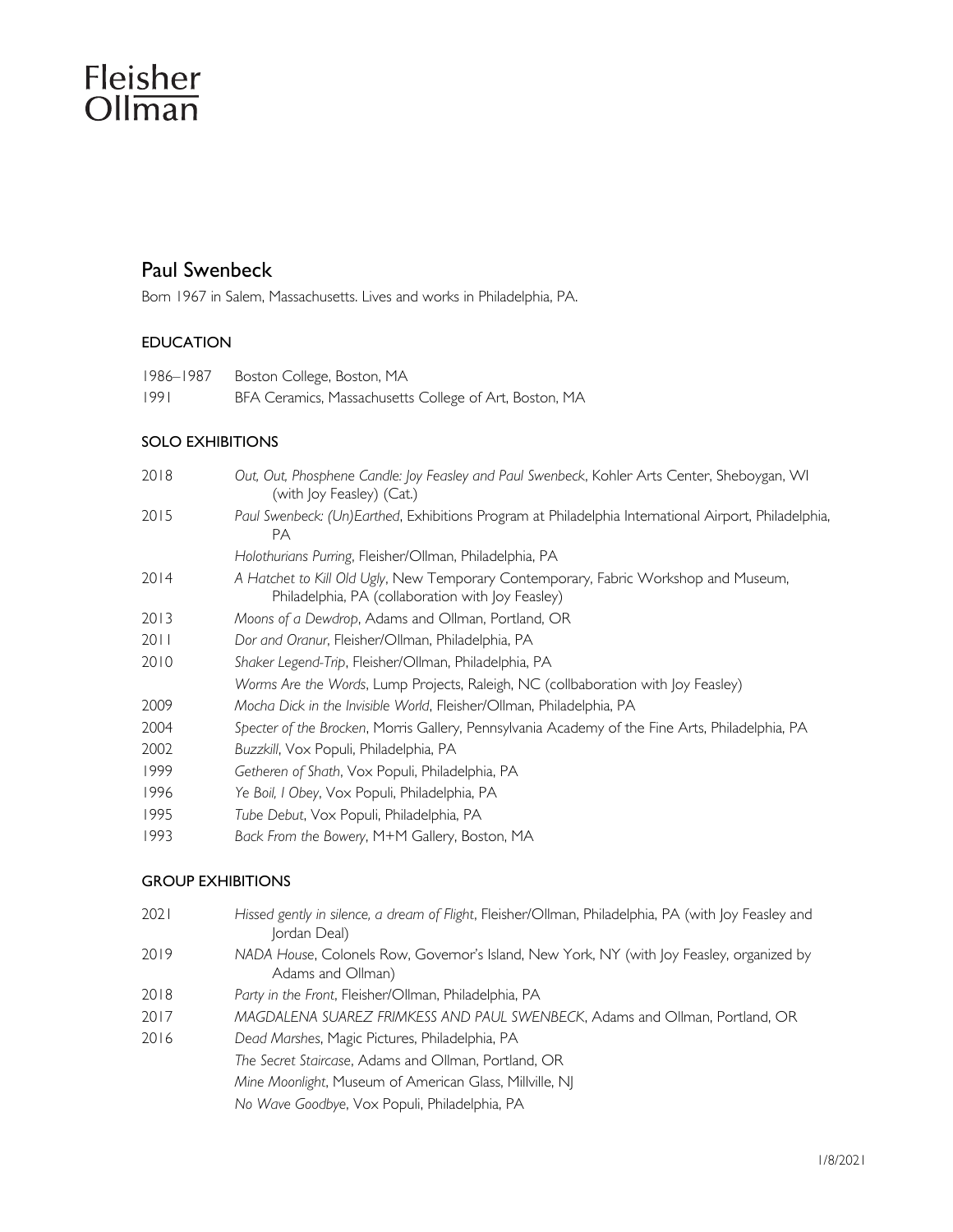| 2015 | We Pain, LUMP, Raleigh, NC                                                                                                                                  |
|------|-------------------------------------------------------------------------------------------------------------------------------------------------------------|
|      | Tiger Tiger, Salon 94 Bowery, New York, NY                                                                                                                  |
|      | The Nothing That Is: Chapter I DDDRRRAAAWWWIIINNNGGG, CAM Raleigh, Raleigh, NC<br>(Curated by Bill Thelen and Jason Polan)                                  |
| 2014 | Begin Where You Are, Crane Arts, Icebox Project Space, Philadelphia, PA                                                                                     |
| 2013 | New Wine New Bottle, Fleisher/Ollman, Philadelphia, PA                                                                                                      |
|      | Blasphemy and Devotion: Redefining the Spiritual in Art, Delaware County Community College,<br>Media, PA                                                    |
| 2012 | Night Shade in the Blue Hour, The Clay Studio of Missoula, Missoula, MT (with Andrea Marquis)                                                               |
|      | Earth and Alchemy, Massachusetts College of Art and Design, Boston, MA                                                                                      |
|      | Partially Buried, JTT Gallery, New York, NY                                                                                                                 |
|      | 60/60, Fleisher/Ollman, Philadelphia, PA                                                                                                                    |
| 2011 | Contemporary Clay, RH Gallery, New York, NY                                                                                                                 |
|      | Midwinter, Columbia College, Chicago, IL                                                                                                                    |
| 2010 | Man, Myth, and Magic, collaboration with Nick Lenker, Bambi Projects, Philadelphia, PA                                                                      |
| 2009 | Heaven on Earth, Little Berlin, Philadelphia, PA                                                                                                            |
|      | Art Chicago, Fleisher/Ollman, Chicago, IL                                                                                                                   |
|      | The Armory Show, Fleisher/Ollman, New York, NY                                                                                                              |
|      | Dirt on Delight: Impulses That Form Clay, Institute of Contemporary Art, Philadelphia, PA ([itinerary:<br>Walker Arts Center, Minneapolis, MN] [catalogue]) |
| 2008 | One Gray Grass, Vox Populi, Philadelphia, PA                                                                                                                |
| 2007 | Locally Localized Gravity, Institute of Contemporary Art, Philadelphia, PA                                                                                  |
|      | Now is the Winter, Proekt_Fabrika, Moscow, Russia                                                                                                           |
|      | Signal Trouble, Handwerker Gallery, Ithaca, NY                                                                                                              |
| 2006 | Vemacular Spectacular, Meyerson Galleries, University of Pennsylvania, Philadelphia, PA                                                                     |
| 2005 | a long green hour, Institute of Contemporary Art/Morris Arboretum, Philadelphia, PA                                                                         |
|      | Very Early Pictures, Luckman Gallery, Los Angeles, CA                                                                                                       |
|      | summer friends with new roses, Temple Gallery, Tyler School of Art, Philadelphia, PA                                                                        |
|      | Scarab, Lump Projects, Raleigh, NC                                                                                                                          |
| 2004 | The Big Nothing, Institute of Contemporary Art, Philadelphia, PA                                                                                            |
|      | Your Heart is No Match for My Love, The Soap Factory, Minneapolis, MN                                                                                       |
|      | Sixth Annual Altoids Curiously Strong Collection, New Museum, New York, NY                                                                                  |
|      | Grubstake, Basekamp, Philadelphia, PA                                                                                                                       |
| 2003 | Off the Wagon, Space 1026, Philadelphia, PA                                                                                                                 |
|      | Glossing, IR Gallery, Chicago, IL                                                                                                                           |
|      | Bad Touch, Keith Talent Gallery, London, UK                                                                                                                 |
|      | The Other Tradition, Rosenwald-Wolf Gallery, University of the Arts, Philadelphia, PA                                                                       |
|      | In a Silent Way, Mainline Art Center, Philadelphia, PA                                                                                                      |
|      | Griezzel Greedigut, Lump Projects, Raleigh, NC                                                                                                              |
| 2002 | Dreamscapes, Abington Art Center, Jenkintown, PA                                                                                                            |
|      | Get Out, Moore College of Art and Design, Philadelphia, PA                                                                                                  |
|      | Ostara, The Project Room, Philadelphia, PA                                                                                                                  |
| 200  | It Makes Me Sick, Longwood Arts Project, Bronx, NY                                                                                                          |
|      | Blunt, 7-3 Split Gallery/The Butcher Shop, Chicago, IL                                                                                                      |
|      | Lala Land, Temple Gallery, Philadelphia, PA                                                                                                                 |
| 2000 | Mental Wilderness, Gail Gates Gallery, Brooklyn, NY                                                                                                         |
|      | Mr. Owl Ate My Metal Worm, Vox Populi, Philadelphia, PA                                                                                                     |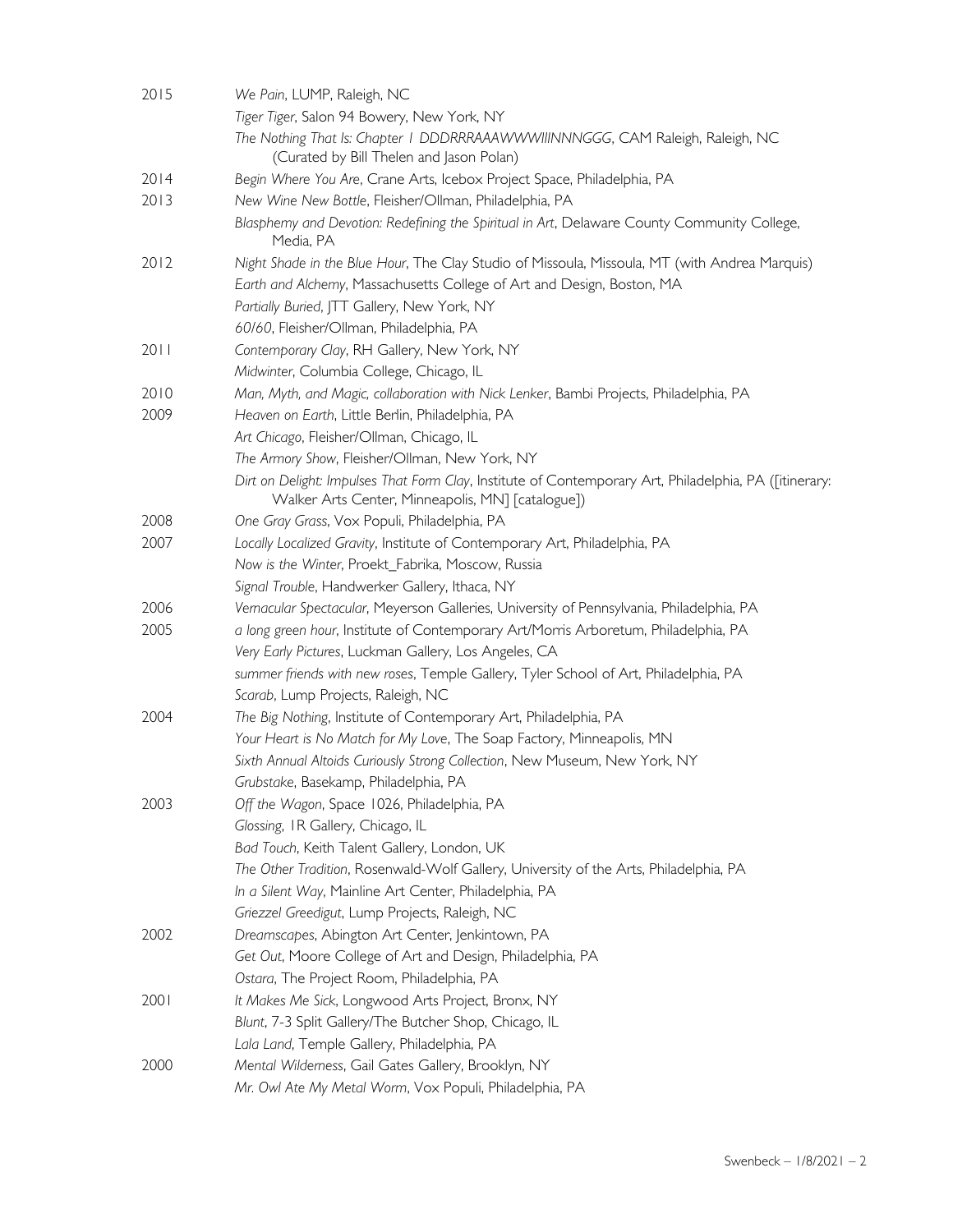|      | Lemme Ax Yous, ILK Gallery, Denver, CO                                                                                  |
|------|-------------------------------------------------------------------------------------------------------------------------|
| 1999 | The Death of Blohard, Part I, Blohard Gallery, Philadelphia, PA                                                         |
|      | Lay of the Land, Vox Populi, Philadelphia, PA                                                                           |
|      | Associates' Group Show, The Clay Studio Gallery, Philadelphia, PA                                                       |
|      | Solos I, Philadelphia Art Alliance, Philadelphia, PA                                                                    |
| 1998 | Twelve Members, Vox Populi, Philadelphia, PA                                                                            |
|      | Associates' Show, The Clay Studio Gallery, Philadelphia, PA                                                             |
|      | The Optimists' Society Presents: The New Nihilism Now, Vox Populi at Institute of Contemporary Art,<br>Philadelphia, PA |
| 1997 | Missing Linga, Decoy Project, Philadelphia, PA                                                                          |
| 1996 | Elf Portraits, Vox Populi, Philadelphia, PA                                                                             |
|      | Group Show, Vox Populi, Philadelphia, PA                                                                                |
| 1995 | Specimens, City Hall, Philadelphia, PA                                                                                  |
|      | Fracas, Vox Populi, Philadelphia, PA                                                                                    |
| 1994 | New Members Show, Vox Populi, Philadelphia, PA                                                                          |
|      |                                                                                                                         |

### CURATORIAL PROJECTS

| 2016 | Mine Moonlight, WheatonArts, The Museum of American Glass, Millville, NJ |
|------|--------------------------------------------------------------------------|
| 2014 | Clarke's Third Law, Space 1026, Philadelphia, PA                         |

# EXHIBITION CATALOGS

2009 Schaffner, Ingrid, and Jenelle Porter. "Dirt on Delight: Impulses That Form Clay." *Dirt on Delight: Impulses that Form Clay*. Institute of Contemporary Art, University of Pennsylvania, Philadelphia (2009) (exh. cat.)

# SELECTED PRESS

| 2018 | Newhall, Edith. "In Philly galleries now: Bergstrom bags, a subtle modern master, Fleisher/Ollman's<br>'Party'" The Philadelphia Inquirer (July 12, 2018) |
|------|-----------------------------------------------------------------------------------------------------------------------------------------------------------|
|      | Baker, Brandon. "Exhibit catalog to peer inside fantastical mind of Penn artist." Penn Today (June 16,<br>2018) [online]                                  |
|      | Huff Hunter, Bea. "Joy Feasley and Paul Swenbeck." Artforum (September 2018): 295 [ill.]                                                                  |
| 2015 | Newhall, Edith. "Yes yes yes." The Philadelphia Inquirer (May 24, 2015): H8                                                                               |
| 2014 | Johnson, Paddy. "The 10 Best Exhibitions of 2014." Artfcity (December 31, 2014) [online]                                                                  |
|      | Mitchell, Samantha Dylan. "A Hatchet to Kill Old Ugly: Joy Feasley and Paul Swenbeck." Title<br>Magazine (December 1, 2014) [online]                      |
|      | Huff Hunter, Becky. "Critics' Picks: Joy Feasley and Paul Swenbeck." artforum.com (November 11,<br>2014) [online]                                         |
|      | Nastasi, Alison. "The Uncanny Personal Universe of 10 Artists." (September 14, 2014) [online]                                                             |
|      | Huff Hunter, Becky. "Critics Picks." ArtForum (November 2014)                                                                                             |
| 2013 | Motley, John. "Art show embraces world's mysteries." The Oregonian (July 12, 2013)                                                                        |
| 2012 | Cutler, Meredith. "Earth and Alchemy: Contemporary Ceramic Sculpture." Artscope: New England's<br>Culture Magazine (November 12, 2012): 8-9               |
|      | "First Friday: Supernatural, natural worlds on display." The Missoulian (November 2, 2012)                                                                |
|      | Huff Hunter, Becky. "Paul Swenbeck / Fleisher/Ollman." http://beckyhunter.co.uk (August 2, 2012)<br>[online]                                              |
|      | Bussmann, Jeffrey. "Paul Swenbeck—Dor and Oranur." Title Magazine (February 6, 2012) [online]                                                             |